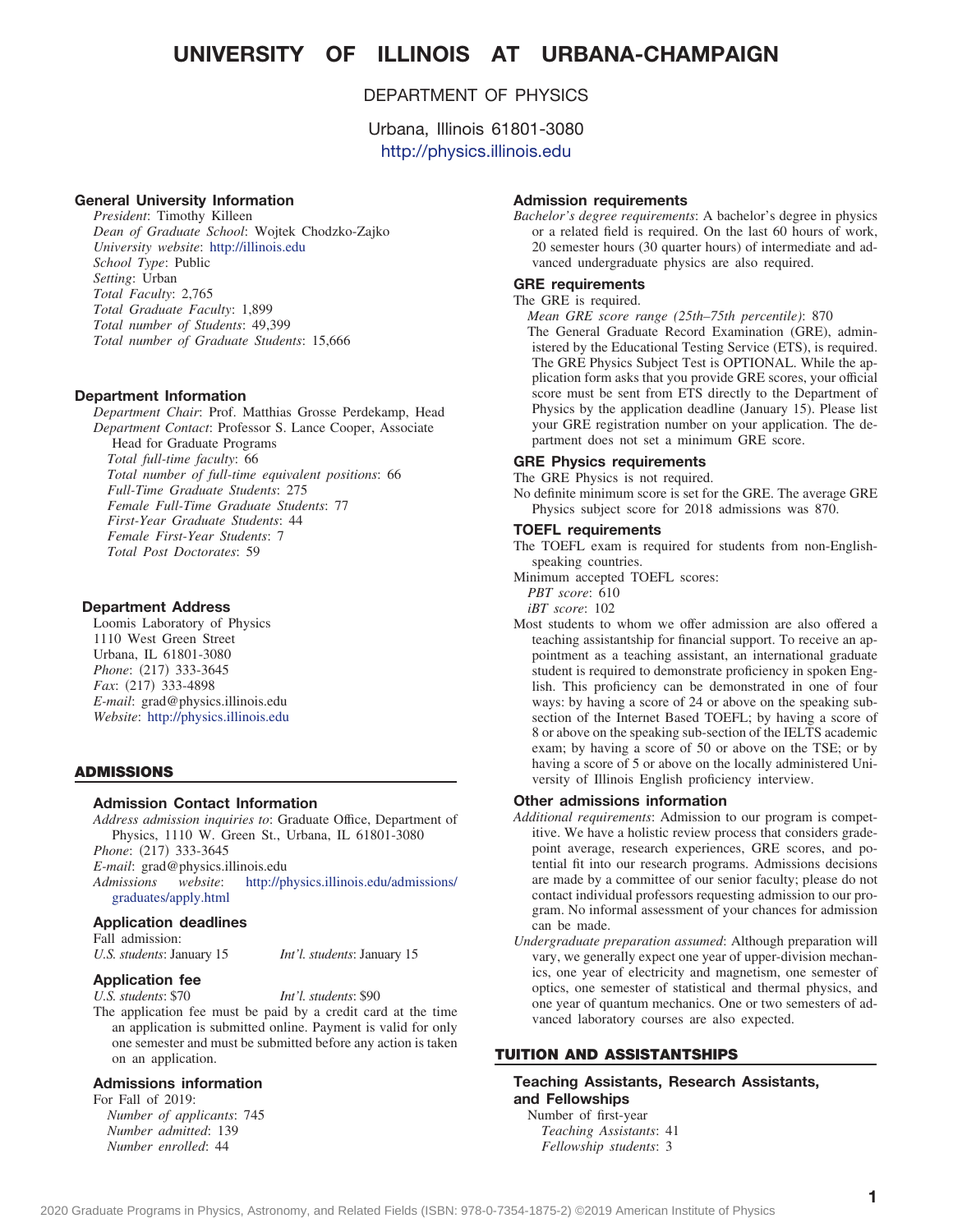Average stipend per academic year *Teaching Assistant*: \$24,266 *Research Assistant*: \$24,266 *Fellowship student*: \$25,000

The amounts quoted above are for the 11-month calendar year (9-month academic year plus 2-month summer term) for firstyear students. Students who have passed their preliminary examination receive an automatic salary increase. The Department of Physics makes every effort to ensure that eligible prospective students are not deterred from attending because of financial constraints, and we are proud of our tradition of providing continuing and adequate support for our students. In case of financial emergencies, short-term loans are available from the University's Office of Student Financial Aid.

#### **Tuition year 2019–20:**

Tuition for in-state residents

*Full-time students*: \$18,056 annual

Tuition for out-of-state residents *Full-time students*: \$34,330 annual

Appointment as a research assistant, teaching assistant, or a fellow provides a full tuition waiver.

*Credit hours per semester to be considered full-time*: 8 *Deferred tuition plan*: Yes

*Health insurance*: Available at the cost of \$188 per year.

*Other academic fees*: A description of fees is posted at [http://](http://registrar.illinois.edu/fee-info) [registrar.illinois.edu/fee-info.](http://registrar.illinois.edu/fee-info) Research assistantships, teaching assistantships, and fellowships include a partial fee waiver as well as a tuition waiver.

*Academic term*: Semester

*Number of first-year students who received full tuition waivers*: 44

### **FINANCIAL AID**

#### **Application deadlines**

Fall admission: *U.S. students*: January 15 *Int'l. students*: January 15

#### **Loans**

Loans are available for U.S. students. Loans are available for international students. *GAPSFAS application required*: No *FAFSA application required*: No

#### **For further information**

*Address financial aid inquiries to*: Office of Student Financial Aid.

*Phone*: (217) 333-0100 *E-mail*: finaid@illinois.edu *Financial aid website*: <https://osfa.illinois.edu/>

#### **HOUSING**

## **Availability of on-campus housing**

*Single students*: Yes *Married students*: Yes *Childcare Assistance*: Yes

## **For further information**

*Address housing inquiries to*: University Housing. Phone: (217) 333-7111 *E-mail*: housing@illinois.edu *Housing aid website*: <http://housing.illinois.edu/>

## **GRADUATE DEGREE REQUIREMENTS**

**Master's**: See Academic information on website. Thirty-two hours of satisfactory (GPA 2.75/4.0) graduate course work required. All hours must be at the 400-level or higher. Sixteen of the 32 hours must be in physics, with at least 8 hours of

them at the 500-level. At most, 8 hours of individual study may be counted toward the master's degree. At least 16 hours must be in courses meeting on the Urbana-Champaign campus; credit for graduate work taken elsewhere is by petition only. There is no foreign language requirement.

- **Doctorate**: Ninety-six hours of satisfactory (2.75/4.0 GPA) graduate work. Part of these hours must be thesis work. There is no specific residence requirement, but 64 hours must be taken on the Urbana-Champaign campus. The qualifying examination (the "qual") tests the candidate's broad understanding of basic physics and his or her preparation to proceed to thesis research. A student must take and pass the qual by the beginning of the third semester of enrollment in our graduate program. The preliminary examination (the "prelim") reviews the feasibility and appropriateness of a candidate's thesis research proposal. The prelim must be taken within the first two years of joining a research group. The thesis is a comprehensive publication describing the independent research project and its results. The final defense is an oral examination conducted by the candidate's thesis committee and based on the thesis, at which the candidate presents the results of his or her research. There are no foreign language requirements.
- **Other Degrees**: The Medical Scholars Program, which allows students to earn joint M.D./Ph.D. degrees, combines cutting edge research in physics with individualized clinical training in medicine. All graduate and medical training is done at the Urbana-Champaign campus. Only U.S. citizens and permanent residents are eligible for admission.

**Thesis**: A thesis is required.

### **SPECIAL EQUIPMENT, FACILITIES, OR PROGRAMS**

The Department of Physics offers world-class facilities. In addition to state-of-the-art laboratories in Loomis Laboratory, physics faculty and students also carry out research in other specialized campus facilities. These include the Beckman Institute for Advanced Science and Technology, the National Center for Supercomputing Applications, the Frederick Seitz Materials Research Laboratory, the Holonyak Micro and Nano Technology Laboratory, the Institute for Genomic Biology, and the Roy J. Carver Biotechnology Center.

For a complete description of physics facilities, please consult our website, [http://physics.illinois.edu/research/groups-and](http://physics.illinois.edu/research/groups-and-centers/)[centers/.](http://physics.illinois.edu/research/groups-and-centers/)

### **Table B—Separately Budgeted Research Expenditures by Source of Support**

| Source of Support            | Departmental<br>Research | Physics-related Research<br><b>Outside Department</b> |
|------------------------------|--------------------------|-------------------------------------------------------|
| <b>Federal government</b>    | \$19,586,000             | \$1,006,000                                           |
| State/local government       | \$56,000                 |                                                       |
| Non-profit organizations     | \$1,219,000              | \$31,000                                              |
| <b>Business and industry</b> | \$121,000                |                                                       |
| Other                        | \$1,132,000              |                                                       |
| Total                        | \$22.114.000             | \$1.037.000                                           |

## **Table C—Separately Budgeted Research Expenditures by Research Specialty**

| <b>Research Specialty</b>            | No. of Grants | Expenditures (\$) |
|--------------------------------------|---------------|-------------------|
| Astrophysics                         | 5             | \$658,000         |
| Atomic, Molecular, & Optical Physics | 17            | \$2,796,000       |
| <b>Biological Physics</b>            | 18            | \$5,126,000       |
| <b>Condensed Matter Physics</b>      | 39            | \$4,394,000       |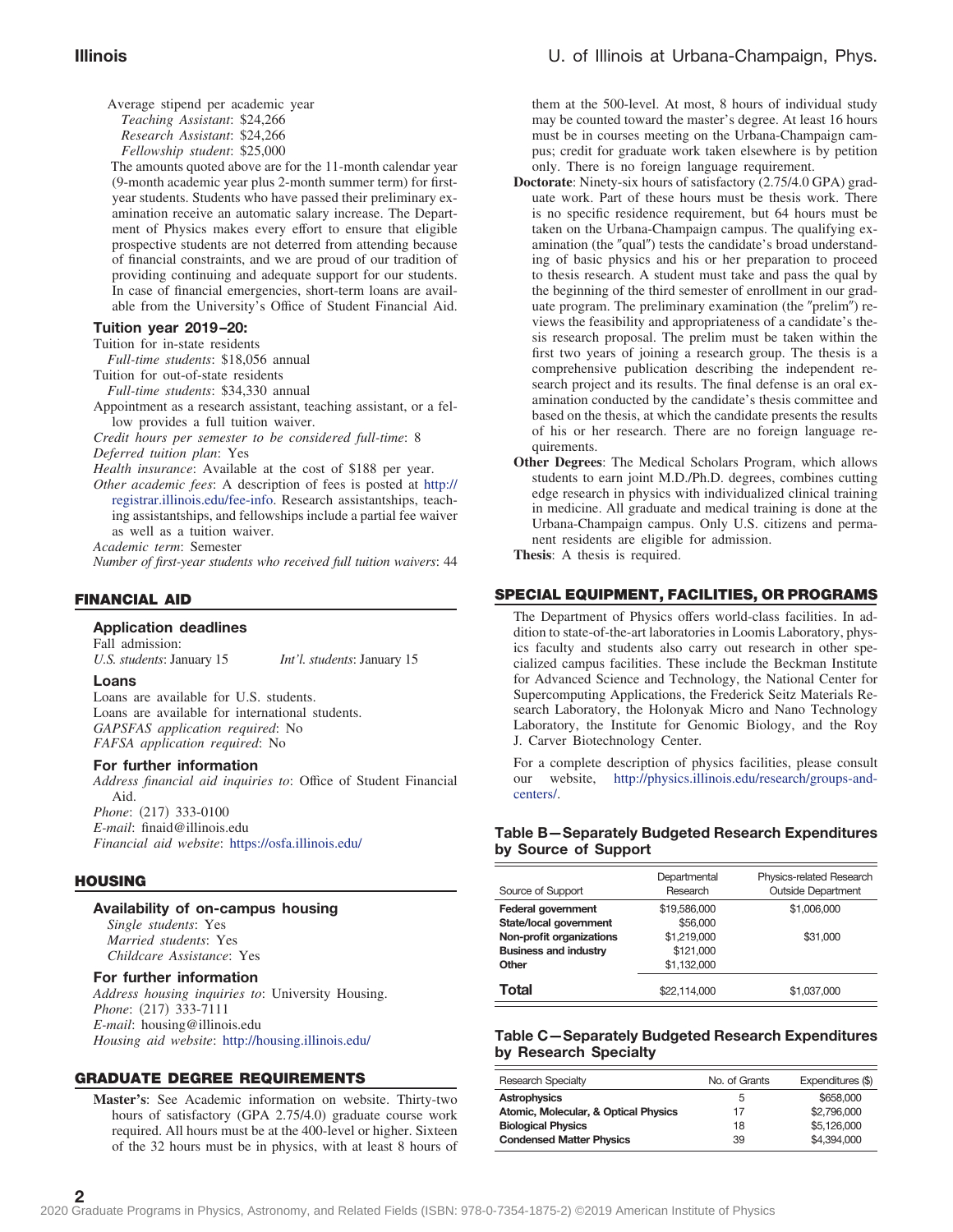|                                |               | Expenditures (\$) |
|--------------------------------|---------------|-------------------|
| <b>Research Specialty</b>      | No. of Grants |                   |
| <b>High Energy Physics</b>     | 13            | \$2,414,000       |
| <b>Low Temperature Physics</b> | 15            | \$2,982,000       |
| <b>Nuclear Physics</b>         | 8             | \$4,781,000       |
| Total                          | 115           | \$23,151,000      |

### **FACULTY**

#### **Professor**

- **Abbamonte**, Peter, Ph.D., University of Illinois at Urbana-Champaign, 1999. Fox Family Professor of Engineering. *Condensed Matter Physics*. Experimental condensed matter physics; resonant soft X-ray scattering; electron self-organization; oxide devices; quantum phase transitions; collective excitations.
- **Aksimentiev**, Aleksei, Ph.D., Institute of Physical Chemistry, Warsaw, 1999. Blue Waters Professor. *Biophysics, Computational Physics, Nano Science and Technology*. Theoretical and computational biological physics, molecular mechanics of DNA processing machinery, nanopore systems for single molecule manipulation, DNA nanotechnology, synthetic molecular motors.
- **Beck**, Douglas H., Ph.D., Massachusetts Institute of Technology, 1986. Principal investigator, Nuclear Physics Laboratory. *Nuclear Physics*. Experimental nuclear and particle physics; nucleon structure; fundamental symmetries; electric dipole moments.
- **Bezryadin**, Alexey, Ph.D., J. Fourier Université, 1995. *Condensed Matter Physics, Nano Science and Technology*. Experimental condensed matter physics; nanometer-scale mescopic physics and molecular electronics; quantum phase transitions.
- **Ceperley**, David M., Ph.D., Cornell University, 1976. Founder Professor of Engineering; Blue Waters Professor; Center for Advanced Study Professor of Physics. *Computational Physics, Condensed Matter Physics*. Theoretical condensed matter physics; electronic structure; superfluidity; Monte Carlo methods; physics at high pressure.
- **Chemla**, Yann R., Ph.D., University of California, Berkeley, 2001. Co-Director, Center for the Physics of Living Cells. *Biophysics*. Experimental biological physics; molecular motors; nucleic acid and protein translocases.
- **Cooper**, S. Lance, Ph.D., University of Illinois at Urbana-Champaign, 1988. Associate Head for Graduate Programs. *Condensed Matter Physics*. Experimental condensed matter physics; optical spectroscopy; strongly correlated systems; superconductivity.
- **Dahmen**, Karin A., Ph.D., Cornell University, 1995. *Biophysics, Condensed Matter Physics, Geophysics, Nonlinear Dynamics and Complex Systems*. Theoretical condensed matter physics; nonequilibrium dynamical systems; hysteresis; avalanches; earthquakes; population biology; disorder-induced critical behavior.
- **DeMarco**, Brian, Ph.D., University of Colorado Boulder, 2001. Associate Head for Undergraduate Programs. *Atomic, Molecular, & Optical Physics, Condensed Matter Physics, Quantum Foundations*. Experimental atomic, molecular, and optical physics; quantum information science; atomic Bose–Einstein condensates and Fermi gases; optical lattices; strongly correlated systems.
- **Eckstein**, James N., Ph.D., Stanford University, 1978. *Condensed Matter Physics*. Experimental condensed matter physics; atomic layer-by-layer molecular beam epitaxy; colossal magnetoresistance.
- **El-Khadra**, Aida X., Ph.D., University of California, Los Angeles, 1989. *High Energy Physics*. Theoretical high-energy

physics; lattice field theory; phenomenology; quark flavor physics.

- **Fradkin**, Eduardo H., Ph.D., Stanford University, 1979. Donald Biggar Willett Professor of Engineering; Center for Advanced Study Professor of Physics; Director, Institute for Condensed Matter Theory. *Condensed Matter Physics*. Theoretical condensed matter physics; quantum Hall effects; strongly correlated systems; superconductors; critical phenomena; disordered systems; field theory.
- **Gammie**, Charles F., Ph.D., Princeton University, 1992. Professor, Department of Astronomy. *Astrophysics, Computational Physics*. Theoretical and computational astrophysics; star formation; planet formation; relativistic accretion flows.
- **Giannetta**, Russell W., Ph.D., Cornell University, 1980. *Condensed Matter Physics*. Experimental condensed matter physics; superconductivity; magnetic resonance; organic superconductors.
- **Goldenfeld**, Nigel D., Ph.D., University of Cambridge, 1982. Swanlund Chair; Center for Advanced Study Professor of Physics; Director, NASA Institute for Astrobiology; Theme Leader, Institute for Genomic Biology. *Biophysics, Condensed Matter Physics, Statistical & Thermal Physics*. Theoretical condensed matter physics; non-equilibrium statistical physics; multiscale modeling of materials dynamics; pattern formation; physics of living systems; microbial ecology; evolutionary biology; astrobiology; complex biological systems and communities; fluid mechanics and turbulence.
- **Golding**, Ido, Ph.D., Tel Aviv University, 2001. *Biophysics*. Experimental biological physics; systems biology; physics of living systems; single-cell biology; bacteria and viruses; stochastic gene expression; cellular decision-making.
- **Gollin**, George D., Ph.D., Princeton University, 1981. *Physics and other Science Education*. Higher education policy; physics education research.
- **Grosse Perdekamp**, Matthias, Ph.D., University of California, Los Angeles, 1995. Department Head. *Nuclear Physics*. Experimental high-energy nuclear physics; nucleon structure, including spin structure and nuclear effects; spin-dependent hadron fragmentation.
- **Holder**, Gilbert, Ph.D., University of Chicago, 2001. Fortner Chair in Theoretical Astrophysics. *Astrophysics, Computational Physics, Cosmology & String Theory*. Observational and theoretical cosmology, dark matter, early universe.
- **Hughes**, Taylor L., Ph.D., Stanford University, 2009. *Condensed Matter Physics*. Theoretical condensed matter physics; topological insulators/superconductors; use of quantum information/entanglement techniques to characterize quantum condensed matter systems.
- **Kwiat**, Paul G., Ph.D., University of California, Berkeley, 1993. Bardeen Chair of Physics and of Electrical and Computer Engineering. *Atomic, Molecular, & Optical Physics, Quantum Foundations*. Experimental quantum optics; optical approaches to quantum information; foundations of quantum mechanics.
- **Leggett**, Anthony J., D.Phil., University of Oxford, 1964. John D. and Catherine T. MacArthur Chair; Center for Advanced Study Professor of Physics; Nobel Laureate in Physics (2003). *Atomic, Molecular, & Optical Physics, Condensed Matter Physics, Low Temperature Physics, Quantum Foundations*. Foundations of quantum mechanics; superfluidity; hightemperature superconductivity; Bose–Einstein condensation; low-temperature properties of glasses; topological quantum computation.
- **Leigh**, Robert G., Ph.D., University of Texas at Austin, 1991. *Condensed Matter Physics, Cosmology & String Theory, High Energy Physics*. Theoretical high-energy physics; quantum field theory, supersymmetric gauge theory; superstring theory.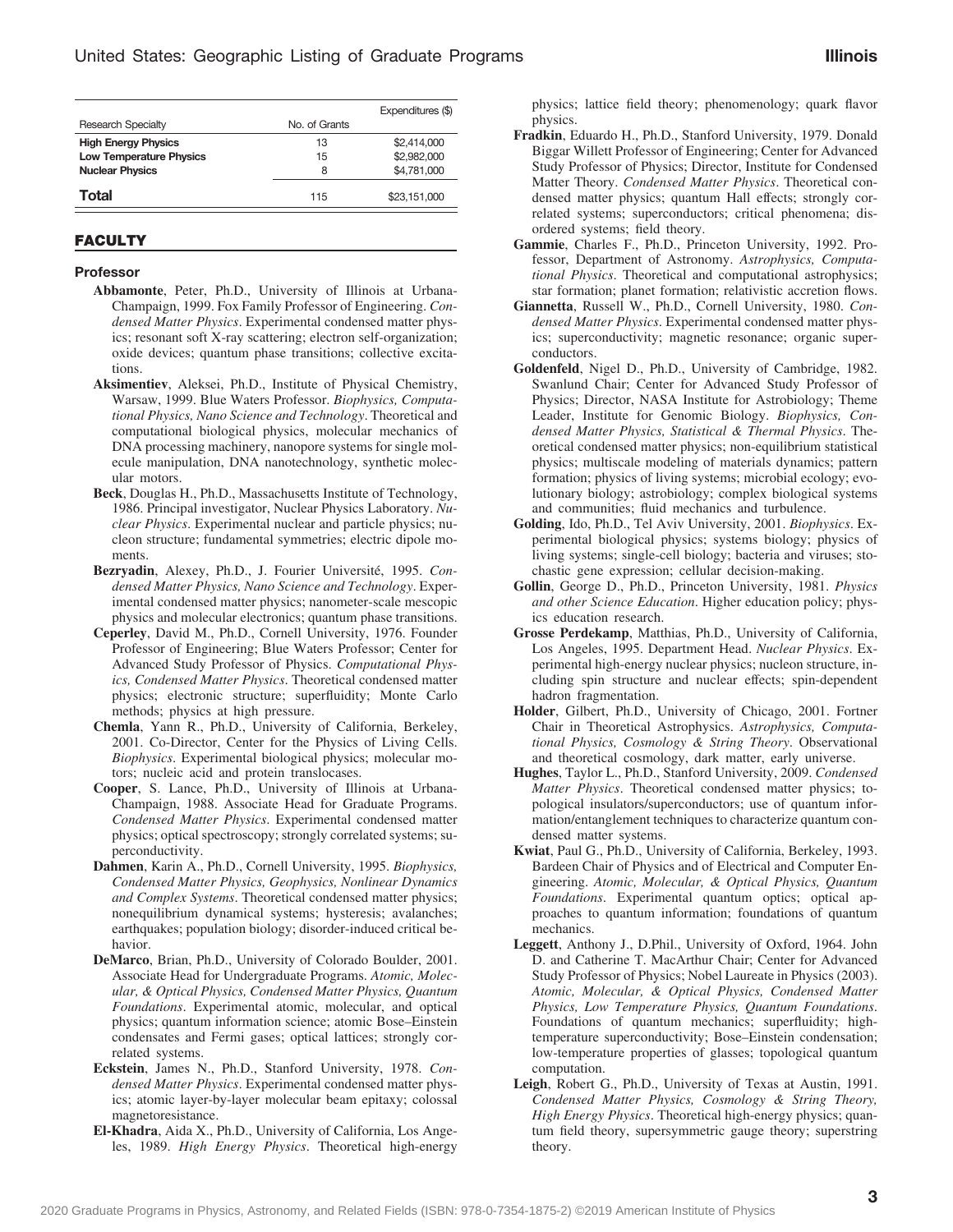- **Madhavan**, Vidya, Ph.D., Boston University, 2000. *Condensed Matter Physics*. Experimental condensed matter physics; topological insulators, topological crystalline insulator and topological superconductors, Weyl semi-metals, transition metal dichalcogenides, correlated electron systems, high temperature superconductivity; thin film growth by molecular beam epitaxy (MBE), low-temperature scanning tunneling microscopy (STM), spectroscopy (STS), and spin-polarized STM.
- **Makins**, Naomi C.R., Ph.D., Massachusetts Institute of Technology, 1994. *Nuclear Physics*. Experimental nuclear physics; proton and neutron spin.
- **Mason**, Nadya, Ph.D., Stanford University, 2001. *Condensed Matter Physics, Nano Science and Technology*. Experimental condensed matter physics; quantum properties of nanostructures; superconductivity; quantum phase transitions.
- **Mouschovias**, Telemachos Ch, Ph.D., University of California, Berkeley, 1975. Professor of Astronomy. *Astrophysics*. Theoretical astrophysics; astrophysical magnetohydrodynamics; astrophysical fluid dynamics; cosmic magnetic fields; star formation; numerical astrophysics.
- **Nayfeh**, Munir H., Ph.D., Stanford University, 1974. *Atomic, Molecular, & Optical Physics, Nano Science and Technology*. Experimental atomic, molecular, and optical physics; laser atomic spectroscopy; silicon nanotechnology.
- **Neubauer**, Mark, Ph.D., University of Pennsylvania, 2001. *High Energy Physics*. Experimental particle physics; particle astrophysics; neutrino physics; heavy flavor physics; Higgs boson; electroweak diboson physics.
- **Peng**, Jen-Chieh, Ph.D., University of Pittsburgh, 1975. *Nuclear Physics*. Experimental medium- and high-energy nuclear physics; parton structures of the nucleons and nuclei; neutrino physics.
- **Phillips**, Philip W., Ph.D., University of Washington, 1982. *Condensed Matter Physics*. Theoretical condensed matter physics; strongly correlated electronic low-dimensional systems; quantum Hall effect; quantum critical phenomena; quantum magnetism; entanglement; gauge-gravity duality.
- **Pitts**, Kevin T., Ph.D., University of Oregon, 1994. Vice Provost for Undergraduate Education, Office of the Provost. *High Energy Physics*. Experimental high-energy physics; heavy quark decays; precision muon physics.
- **Seidel**, H. Edward, Ph.D., Yale University, 1988. Vice President for Economic Development and Innovation, University Administration; Founder Professor, Departments of Physics and of Astronomy. *Astrophysics, Computational Physics, Relativity & Gravitation*. High-performance computing; numerical relativity.
- **Selen**, Mats A., Ph.D., Princeton University, 1989. *Physics and other Science Education*. Physics education research.
- **Selvin**, Paul R., Ph.D., University of California, Berkeley, 1990. *Biophysics*. Experimental biological physics; structure and dynamics of biological macromolecules; super-resolution fluorescence microscopy.
- **Shapiro**, Stuart L., Ph.D., Princeton University, 1973. Professor of Astronomy; Senior Research Scientist, NCSA. *Astrophysics, Computational Physics, Relativity & Gravitation*. Theoretical astrophysics and general relativity; physics of black holes and neutron stars; gravitational collapse; generation of gravitational waves; stellar dynamics; magnetohydrodynamics; numerical relativity.
- **Song**, Jun, Ph.D., Massachusetts Institute of Technology, 2001. Founder Professor of Physics. *Biophysics*. Computational biological physics; systems biology; biostatistics; machine learning.
- **Stelzer**, Timothy J., Ph.D., University of Wisconsin-Madison, 1993. *Physics and other Science Education*. Physics education

research, educational technology, online learning, adaptive learning.

- **Stone**, Michael, Ph.D., University of Cambridge, 1976. *Condensed Matter Physics*. Theoretical condensed matter physics; quantum Hall effect; superconductivity and superfluidity; mathematical physics.
- **Van Harlingen**, Dale J., Ph.D., The Ohio State University, 1977. Donald Biggar Willett Professor of Engineering; Center for Advanced Study Professor of Physics. *Condensed Matter Physics, Low Temperature Physics, Quantum Foundations*. Experimental condensed matter physics; superconductor device physics; unconventional superconductivity; topological materials and devices; quantum information science.
- **Vishveshwara**, Smitha, Ph.D., University of California, Santa Barbara, 2002. *Atomic, Molecular, & Optical Physics, Condensed Matter Physics*. Theoretical condensed matter physics; strongly correlated systems; phase transitions and critical phenomena; disorder and localization physics; superconductivity; quantum Hall systems; Luttinger liquids and edge states; nanophysics; topological systems; cold atom physics.
- **Willenbrock**, Scott S., Ph.D., University of Texas at Austin, 1986. *Energy Sources & Environment*. Energy and the environment; renewable energy; energy efficiency; sustainability.
- **Yunes**, Nicolas, Ph.D., The Pennsylvania State University, 2008. *Relativity & Gravitation*. Theoretical astrophysics and general relativity; physics of black holes and neutron stars; generation and propagation of gravitational waves; analytical relativity and post-Newtonian theory; experimental relativity and gravitational wave tests; modified theories of gravity.

## **Associate Professor**

- **Adshead**, Peter, Ph.D., Yale University, 2010. *Astrophysics, Cosmology & String Theory*. Theoretical astrophysics; inflation and early universe cosmology; theoretical cosmology.
- **Lorenz**, Virginia O., Ph.D., University of Colorado, Boulder, 2007. *Atomic, Molecular, & Optical Physics, Quantum Foundations*. Experimental quantum optics; atomic and molecular spectroscopy; optical magnetometry.
- **Noronha**, Jorge, Ph.D., Goethe Universität Frankfurt, 2007. *Nuclear Physics*. Theoretical high-energy nuclear physics; quantum chromodynamics; quark-gluon plasma; non-Abelian gauge theories in and out of equilibrium; ultrarelativistic heavy-ion collisions; neutron stars; relativistic fluid dynamics/ kinetic theory in curved spacetime; AdS/CFT correspondence.
- **Sickles**, Anne M., Ph.D., University of New York at Stony Brook, 2005. *Nuclear Physics*. Experimental high-energy nuclear physics; relativistic heavy ion collisions; quark gluon plasma.
- **Yang**, Liang, Ph.D., Harvard University, 2006. *Nuclear Physics*. Experimental low-energy nuclear physics; neutrino physics; low-background detectors; neutrinoless double beta decay; fundamental properties of neutrinos and testing fundamental symmetries.

## **Assistant Professor**

- **Bradlyn**, Barry, Ph.D., Yale University, 2015. *Condensed Matter Physics*. Theoretical condensed matter physics; topological insulators and semimetals; quantum Hall effect, geometric response in condensed matter; symmetry.
- **Clark**, Bryan, Ph.D., University of Illinois at Urbana-Champaign, 2009. Blue Waters Professor. *Computational Physics, Condensed Matter Physics*. Computational condensed matter physics; many-body and strongly correlated physics.
- **Draper**, Patrick I., Ph.D., University of Chicago, 2011. *Astrophysics, Cosmology & String Theory, High Energy Physics*. Theoretical high-energy physics; particle physics beyond the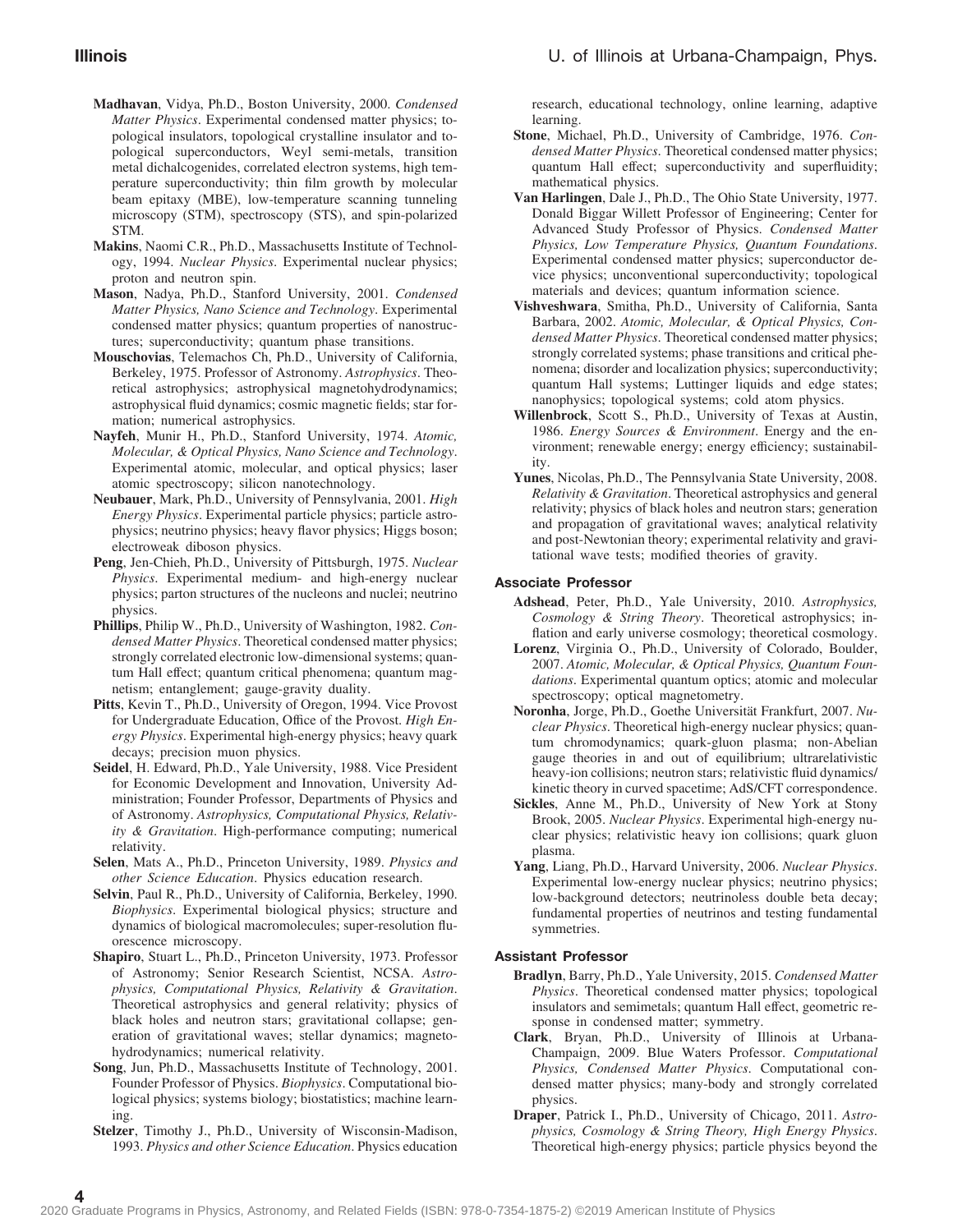standard model; quantum field theory; early universe cosmology.

- **Faulkner**, Thomas, Ph.D., Massachusetts Institute of Technology, 2009. *Condensed Matter Physics, High Energy Physics*. Theoretical condensed matter physics; high-energy physics and string theory.
- **Filippini**, Jeffrey P., Ph.D., University of California, Berkeley, 2008. *Astrophysics*. Experimental astrophysics and observational cosmology; cosmic microwave background; dark matter; astrophysical and non-accelerator probes of fundamental physics; instrumentation development.
- **Gadway**, Bryce R., Ph.D., Stony Brook University, 2012. *Atomic, Molecular, & Optical Physics, Condensed Matter Physics*. Experimental atomic, molecular, and optical physics; degenerate Bose and Fermi gases; dipolar quantum matter; optical lattices.
- **Goldschmidt**, Elizabeth A., Ph.D., University of Maryland, College Park, 2014. *Atomic, Molecular, & Optical Physics, Condensed Matter Physics, Quantum Foundations*. Experimental quantum optics; quantum information science.
- **Hooberman**, Benjamin, Ph.D., University of California, Berkeley, 2009. *High Energy Physics*. Experimental high-energy particle physics; beyond-the-standard-model physics; supersymmetry; weakly interacting massive particles; dark matter.
- **Kahn**, Yonatan, Ph.D., Massachusetts Institute of Technology, 2015. *High Energy Physics*. Theoretical high energy physics; dark matter detection; light weakly-coupled new forces beyond the standard model.
- **Kim**, Sangjin, Ph.D., Harvard University, 2010. *Biophysics*. Experimental biological physics; single molecule biophysics; gene expression dynamics in live cells.
- **Kuehn**, Seppe, Ph.D., Cornell University, 2007. *Biophysics*. Experimental biological physics; microbial population dynamics in closed ecosystems; phenotypic variation of microbial behavior.
- **MacDougall**, Gregory, Ph.D., McMaster University, 2008. *Condensed Matter Physics*. Experimental condensed matter physics; neutron scattering and muon spin rotation measurements of unconventional superconductors, geometrically frustrated magnets, and multiferroics; single crystal growth of new materials.
- **Mahmood**, Fahad, Ph.D., Massachusetts Institute of Technology, 2016. *Condensed Matter Physics*. Experimental condensed matter physics; ultrafast optical and THz spectroscopy, time and angle resolved photoemission spectroscopy (Tr-ARPES); strongly correlated materials, unconventional superconductors, topological phases of matter and frustrated magnets.
- **Noronha-Hostler**, Jacquelyn, Ph.D., Goethe Universität Frankfurt, 2010. *Nuclear Physics*. Theoretical high-energy nuclear physics; ultrarelativistic heavy-ion collisions; high performance computing; computational relativistic hydrodynamics; jet and heavy flavor energy loss in heavy-ion collisions; equation of state and critical phenomena of quantum chromodynamics; hadronic physics.
- **Shelton**, Jessie, Ph.D., Massachusetts Institute of Technology, 2006. *Astrophysics, High Energy Physics*. Theoretical highenergy physics; particle physics beyond the standard model; dark matter; top quarks; Higgs boson.
- **Wagner**, Lucas K., Ph.D., North Carolina State University, 2006. *Computational Physics, Condensed Matter Physics*. Theoretical and computational condensed matter physics; highperformance computing; quantum Monte Carlo.

#### **Professor Emeritus**

**Debevec**, Paul T., Ph.D., Princeton University, 1972. *Energy Sources & Environment, Nuclear Physics*. Experimental nuclear physics; photonuclear interactions; precision muon physics; energy and the environment.

- **Gladding**, Gary E., Ph.D., Harvard University, 1971. *Physics and other Science Education*. Physics education research.
- **Mestre**, Jose, Ph.D., University of Massachusetts, 1979. Professor, Department of Educational Psychology. *Physics and other Science Education*. Physics education research; cognitive processes in learning; role and interaction of language in problem solving; educational technologies.
- **Nathan**, Alan M., Ph.D., Princeton University, 1975. *Nuclear Physics, Other*. Experimental nuclear physics; physics of sports, especially baseball.
- **Oono**, Yoshitsugu, Ph.D., Kyushu University, 1976. *Statistical & Thermal Physics*. Nonequilibrium statistical physics/dynamical systems; system reduction/asymptotic analysis, including reduction of large data sets.
- **Stack**, John D., Ph.D., University of California, Berkeley, 1965. *High Energy Physics*. Theoretical physics.
- **Thaler**, Jon J., Ph.D., Columbia University, 1972. *Astrophysics*. Observational cosmology, focusing on the properties of dark matter and dark energy, as well as neutrino masses and diverse phenomena.
- **Weaver**, Richard L., Ph.D., Cornell University, 1977. *Acoustics, Condensed Matter Physics, Nonlinear Dynamics and Complex Systems*. Condensed matter physics; stochastic waves, disordered and complex structures, quantum chaos, random matrix theory, ultrasonics, structural acoustics.
- **Weissman**, Michael B., Ph.D., University of California, San Diego, 1976. *Condensed Matter Physics, Physics and other Science Education*. Experimental condensed matter physics; 1/f noise, spin glasses, amorphous materials; "Ask the Van" informal science education.

## **Research Professor**

- **Baym**, Gordon, Ph.D., Harvard University, 1960. *Astrophysics, Atomic, Molecular, & Optical Physics, Condensed Matter Physics, History & Philosophy of Physics/Science, Nuclear Physics*. Theoretical physics; Bose–Einstein condensation in trapped atomic systems and excitons; superfluid helium; matter under extreme conditions; neutron stars.
- **Chiang**, Tai-Chang, Ph.D., University of California, Berkeley, 1978. *Condensed Matter Physics*. Experimental condensed matter physics; quantum electronic properties of surfaces, single atomic and molecular layers, and thin film structures.

#### **Research Assistant Professor**

**Riedl**, Caroline K., Ph.D., Friedrich-Alexander-Universitaet Erlangen, 2005. *Nuclear Physics*. Experimental nuclear physics; nucleon structure; exclusive processes.

## **DEPARTMENTAL RESEARCH SPECIALTIES AND STAFF**

#### **Theoretical**

- Astrophysics. Astrophysics at Illinois encompasses problems in star formation, planet formation, stellar dynamics, astrophysical fluid dynamics, the physics of compact objects, and theoretical and observational cosmology. Physics faculty in the astrophysics group work closely with colleagues in the highenergy physics group, the Department of Astronomy, the Department of Chemistry, the National Center for Supercomputing Applications, and the program in Computational Science and Engineering, and many hold joint appointments. Adshead, Baym, Draper, Gammie, Holder, Kahn, Mouschovias, Seidel, Shapiro, Shelton, Yunes.
- Atomic, Molecular, & Optical Physics. Theoretical research in ultracold atomic systems focuses on quantum many-body physics and intersections with electronic solids and highdensity nuclear matter. Research topics include numerical simulations of lattice gases, the BEC-BCS crossover in Fermi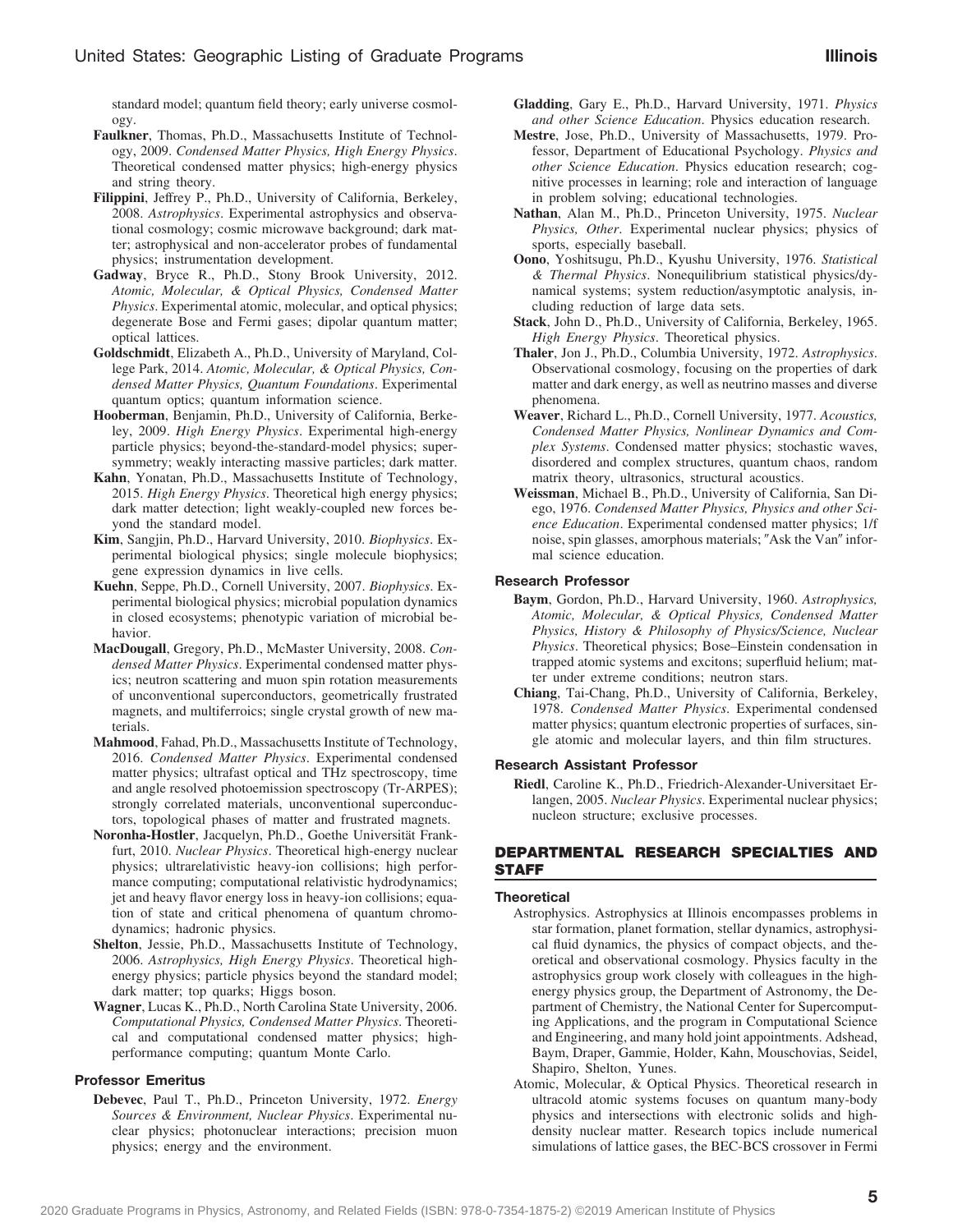gases, artificial gauge fields and rotating superfluids, and analogs with QCD and nuclear matter. Baym, Ceperley, Fradkin, Leggett, Vishveshwara.

- Biological Physics. Theoretical and computational biological physics research at Illinois includes such topics as biomolecular modeling of molecular motors, multiscale modeling of pattern formation, cellular mechanics, multiscale modeling of cells, biocomplexity, and bionanotechnology. Aksimentiev, Dahmen, Goldenfeld, Oono, Song.
- Condensed Matter Physics. Theoretical research in condensed matter physics focuses on the collective properties of matter in its solid and liquid forms, the emergence of novel and unusual states, and the behavior of complex systems. Illinois has long been a leader in research on superconductivity, superfluidity, and strongly correlated systems, and it is known for its close and fruitful collaborations of theorists and experimentalists. Every area of modern-day condensed matter physics is represented at Illinois, together with numerous interdisciplinary projects in atomic, molecular and optical physics, quantum information, string theory, materials science, theoretical and applied mechanics, chemistry, biology, and computer science and engineering. Current topics include high-temperature superconductivity, nonequilibrium dynamical systems, pattern formation, Bose–Einstein condensation, quantum phase transitions and quantum critical phenomena, strongly correlated and low-dimensional systems, quantum entanglement, topological insulators and superconductors, and nanoscale physics. Baym, Bradlyn, Ceperley, Clark, Dahmen, Faulkner, Fradkin, Goldenfeld, Hughes, Leggett, Leigh, Oono, Phillips, Stone, Vishveshwara, Wagner, Weaver.
- High Energy Physics. Theoretical research in high-energy physics at Illinois covers a very diverse set of topics, including lattice field theory and quark flavor physics, collider phenomenology and simulations, top quark and Higgs physics, and dark matter phenomenology, as well as quantum field theory, duality, and string theory. There is close collaboration with the high-energy experimental group, as well as the astrophysics and condensed matter groups. There are also overlapping interests with the math department in string theory research as well as with the National Center for Supercomputing Applications in computational physics. Adshead, Draper, El-Khadra, Faulkner, Kahn, Leigh, Shelton, Stack.
- Nuclear Physics. Theoretical research in nuclear physics focuses on the novel properties displayed by quantum chromodynamics under extreme conditions in and out-of-equilibrium. A prime example is the quark-gluon plasma, an exotic phase of matter that existed microseconds after the Big Bang. Another example involves the hot and ultradense matter formed in neutron stars. Current research topics include quantum chromodynamics in and out-of-equilibrium, quark-gluon plasma, relativistic fluid dynamics in heavy-ion collisions and in neutron star mergers, jet energy loss in heavy-ion collisions, high performance computing applications in nuclear theory, search for critical phenomena in quantum chromodynamics, holographic duality and its applications in strongly coupled gauge theories, equation of state of nuclear matter with applications to neutron stars, pairing in hot nuclear matter, transport properties of quantum fluids with application to experimental searches for a neutron electric dipole moment. We work in close connection with colleagues from the experimental nuclear physics group at Illinois to address outstanding problems in nuclear physics. Baym, Noronha, Noronha-Hostler.
- Relativity & Gravitation. The Illinois Relativity group focuses on the application of Einstein's theory of general relativity to forefront problems in relativistic astrophysics. The development and application of numerical relativity to tackle problems by computational means are major activities. The

merger of binary compact objects (including binary black holes) leading to the generation of gravitational waves and, in some cases, electromagnetic radiation, are areas of great interest. Seidel, Shapiro, Yunes.

## **Experimental**

- Astrophysics. Experimental astrophysics research at Illinois seeks to measure the properties of the universe and its constituents using methods of observational astronomy and experimental physics. Our group pursues a broad range of current problems in cosmology, including measurements of the properties of dark matter and dark energy (which comprise 96% of the universe), astrophysical measurements of neutrino mass, and observational probes of the inflationary epoch. The group's efforts span instrumentation development, data analysis, and observations of the universe at optical, infrared, and millimeter wavelengths. Major current projects include the Dark Energy Survey, the Large Synoptic Survey Telescope, and observations of the cosmic microwave background (CMB) with SPIDER and related instruments. We work in close collaboration with colleagues in the theory group, highenergy physics, the astronomy department, NCSA, and other institutions worldwide. Filippini, Thaler.
- Atomic, Molecular, & Optical Physics. Experimental AMO physics at Illinois focuses on four general areas: quantum information science using entangled photons, quantum simulation using ultracold atoms trapped in optical lattices, quantum lightmatter interactions, and optical spectroscopy of atomic and condensed matter dynamics. Current research topics include experimental studies of quantum nonlocality and the development of advanced resources for quantum computation, quantum cryptography, and quantum metrology. We also study cooling, dynamics, and phase transitions in strongly correlated and disordered quantum gases, and we work closely with condensed matter colleagues at Illinois to address outstanding problems in many-body physics and the foundations of quantum mechanics. DeMarco, Gadway, Goldschmidt, Kwiat, Lorenz.
- Biological Physics. Experimental biological physics groups at Illinois use a variety of single-molecule and single-cell techniques, including single-molecule fluorescence microscopy and spectroscopy, optical trapping, and microfluidics to investigate molecular motors, DNA-protein interactions, gene regulation, cellular decision-making, intracellular transport, and the structure and dynamics of biological macromolecules. Chemla, Golding, Kim, Kuehn, Selvin.
- Condensed Matter Physics. Condensed matter experiment at Illinois ranges from the design and growth of new materials, to the development of novel methods to elucidate and control quantum phenomena, to the design and construction of ground-breaking new instruments for fundamental physics research. Experimentalists work closely with theorists and across disciplines to address outstanding problems in condensed matter physics. Examples of current projects include imaging electron dynamics in the attosecond regime, detecting nuclear spins with attonewton force sensitivity, engineering solid-state qubits, measuring and controlling the magnetic and superconducting properties of nanodevices and nanostructure arrays, growing epitaxial heterostructures and bulk single crystals of strongly correlated materials, and elucidating the novel phases of magnetic and superconducting materials using neutron, light, and electron spectroscopies. Illinois condensed matter researchers carry out experiments in state-of-the-art facilities at the Frederick Seitz Materials Research Laboratory, the Micro and Nanotechnology Laboratory, the Beckman Institute, and U.S. and international laboratories, as well as in their own well-equipped laboratories.